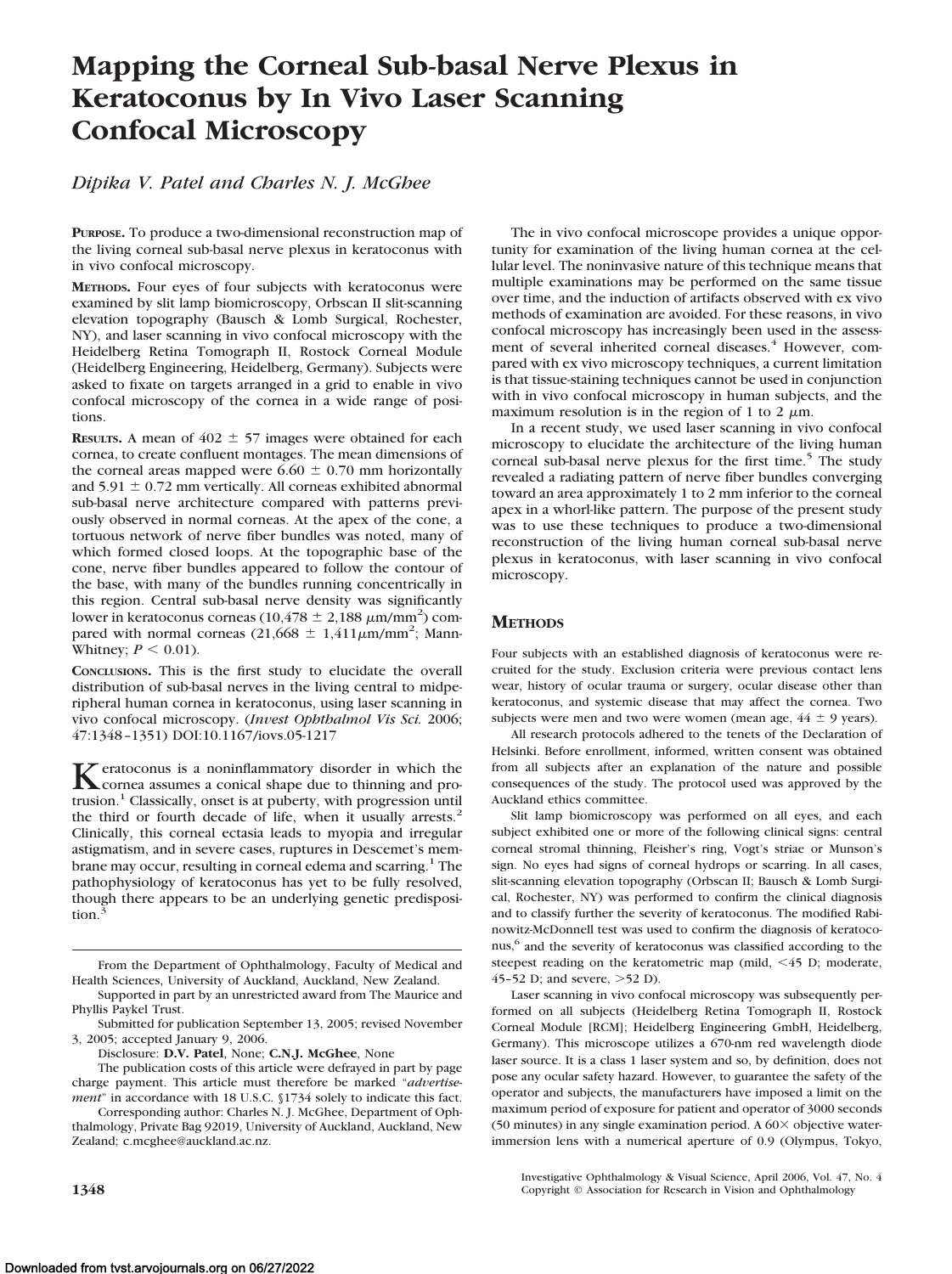| <b>TABLE 1.</b> A Summary of the Data Obtained for Each Subject and Eye Examined |  |  |  |  |  |
|----------------------------------------------------------------------------------|--|--|--|--|--|
|----------------------------------------------------------------------------------|--|--|--|--|--|

| Subject | Age<br>(y) | Eve<br>Examined | <b>Steepest</b><br>Keratometry<br>(D) | Topographic<br><b>Severity</b><br>Classification | Images<br>Obtained | <b>Images</b><br>Used in<br>Montage |
|---------|------------|-----------------|---------------------------------------|--------------------------------------------------|--------------------|-------------------------------------|
| A       | 53         | OD              | 44.0                                  | Mild                                             | 712                | 411                                 |
| B       | 43         | OD              | 49.4                                  | Moderate                                         | 631                | 428                                 |
| C       | 48         | OD              | 49.2                                  | Moderate                                         | 688                | 450                                 |
| D       | 31         | OS              | 55.0                                  | Severe                                           | 597                | 321                                 |

Japan) and a working distance, relative to the applanating cap, of 0.0 to 3.0 mm was used. The dimensions of each image produced using this lens are 400  $\mu$ m  $\times$  400  $\mu$ m, and the manufacturers quote transverse resolution and optical section thickness as 2 and 4  $\mu$ m, respectively. The RCM uses an entirely digital image capture system.

Eyes were anesthetized with a drop of 0.4% benoxinate hydrochloride (Chauvin Pharmaceuticals, Romford, UK). Viscotears (Carbomer 980, 0.2%; Novartis, Basel, Switzerland) was used as a coupling agent between the applanating lens cap and the cornea. During the examination, all subjects were asked to fixate on distance targets arranged in a grid pattern, as described previously.5

The cornea was scanned, using the device's "section mode" to obtain high-quality images of the sub-basal nerve plexus in each position. The section mode enables instantaneous imaging of a single area of the cornea at a desired depth. The overall examination took approximately 40 minutes to perform for each subject, including breaks every few minutes and a total in vivo confocal exposure time of less than 20 minutes. None of the subjects experienced any visual symptoms or corneal complications as a result of the examinations.

A software program (Freehand 10; Macromedia, San Francisco, CA) was used to arrange images from each eye into wide-field montages of the sub-basal nerve plexus. Sub-basal nerve density measurements were performed on the montage using a caliper tool (analySIS 3.1; Soft Imaging System, Münster, Germany). In all cases, a standard frame size of  $0.8 \times 0.8$  mm (area,  $0.64$  mm<sup>2</sup>) was selected. Nerve density was assessed in the region of the central cornea by measuring the total length of nerves per defined frame.

### **RESULTS**

A mean of  $657 \pm 52$  images were obtained from four eyes of four subjects (Table 1). All blurred, oblique, or duplicate images were discarded. Wide-field montages were thus created with a mean of  $402 \pm 57$  images (Fig. 1b). The fewest images were used in the severe case of keratoconus, because of the

movement of the subject's eyes during examination resulting in multiple oblique or blurred images. The mean dimensions of the corneal areas that were mapped were  $6.60 \pm 0.70$  mm horizontally and  $5.91 \pm 0.72$  mm vertically.

Using a tablet and pen (Wacom Co., Ltd., Japan), we performed electronic tracings of nerve fiber bundles on all the in vivo confocal montage images. This enabled the production of schematics of the sub-basal nerve plexus in all four subjects. These line schematics were subsequently superimposed (to scale) onto tangential keratometric maps obtained by Orbscan II slit-scanning elevation topography (Fig. 2). Regions of the line schematics corresponding to the corneal apex (as determined by saved charge-coupled device [CCD] camera images of the cornea taken from the temporal side during examination) were aligned with the topographic corneal apex.

In all subjects, sub-basal nerve fiber bundles exhibited abnormal configurations at the apex of the cone where the sub-basal nerve plexus appeared to consist of a tortuous network of nerve fiber bundles, many of which formed closed loops. At the topographic base of the cone, nerve fiber bundles appeared to follow the curvilinear contour of the base, with many of the bundles appearing to run concentrically with the cone in this region. Nerve fiber bundles in the region of the apex of the cone appeared to adopt oblique or horizontal orientations in keratoconus corneas. The mean central nerve density for subjects with keratoconus was  $10.478 \pm 2.188$  $\mu$ m/mm<sup>2</sup>. The mean sub-basal nerve density for the corresponding central area in normal subjects has been reported, using an identical technique, as  $21,668 \pm 1,411 \ \mu m/mm^2$ .<sup>5</sup> The difference in nerve density between these two groups is statistically significant (Mann-Whitney;  $P \leq 0.01$ ), although the sample size is small.

In two of the subjects, A and C, focal abnormalities in Bowman's layer were observed. These consisted of irregularly shaped, well defined, areas of hyperreflectivity containing mul-



**FIGURE 1.** (**a**) Schematic showing the architecture of the normal human sub-basal nerve plexus. (**b**) A wide-field montage consisting of 428 images, depicting the architecture of the sub-basal nerve plexus in a case of moderate keratoconus in subject B.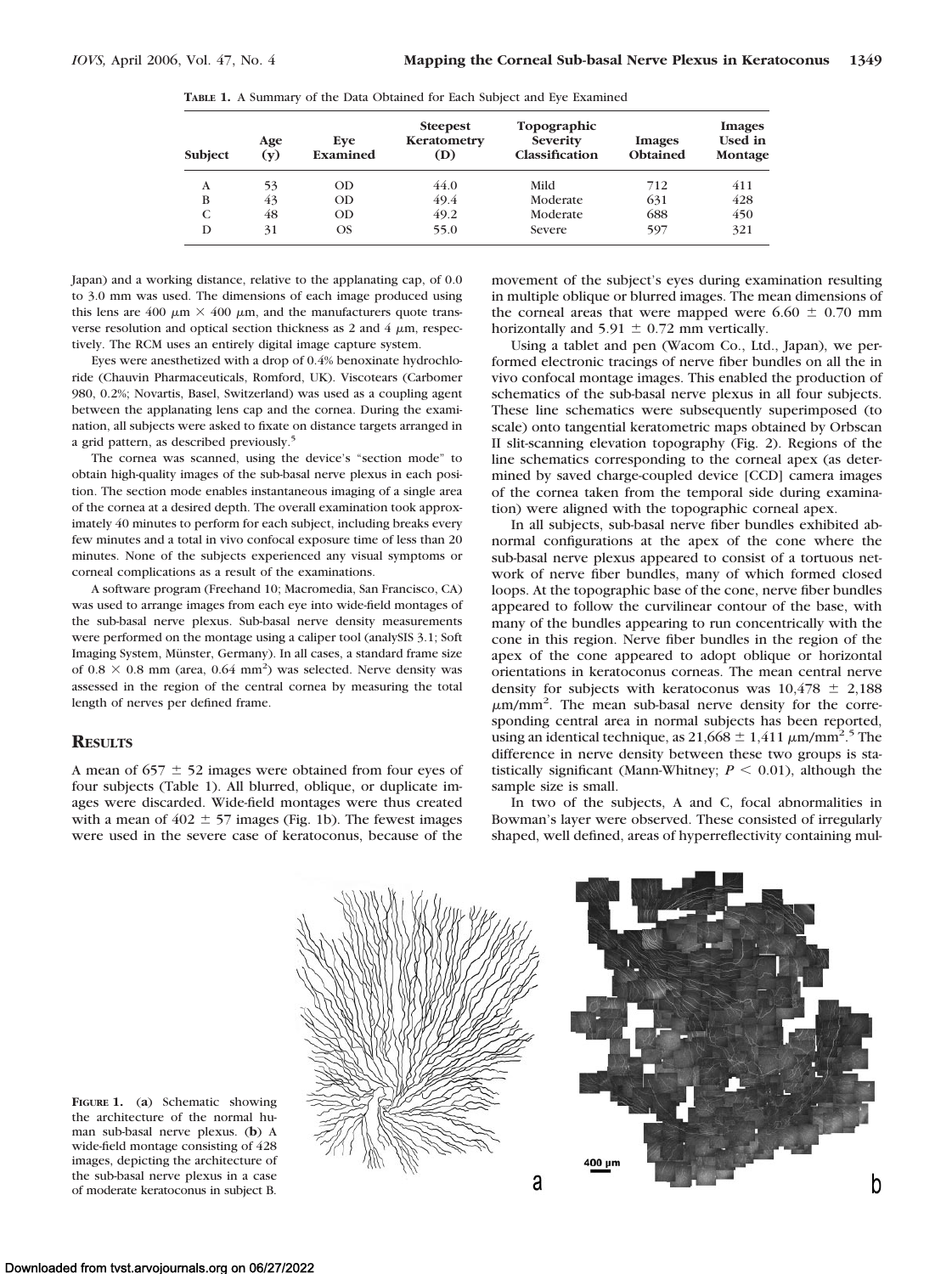

**FIGURE 2.** Electronic tracings of nerve fiber bundles provide schematics devoid of background data in the four subjects, labeled A, B, C, and D. These tracings are superimposed, to scale, onto the corresponding anterior tangential corneal topography maps.

tiple oval-shaped bright objects (Fig. 3). Dynamic scanning confirmed that these regions extended from the anterior stroma and did not extend into the corneal epithelium. They were observed in the region of the base of the cone, particularly inferiorly.

In the subject with severe keratoconus (D), some of the nerve fiber bundles appeared to terminate abruptly within the region of the cone (Fig. 4). These features were not observed in the mild or moderate cases of keratoconus.

### **DISCUSSION**

The recent development of a technique for mapping the corneal sub-basal nerve plexus<sup>5</sup> opens up new avenues for the investigation of sub-basal nerves in health and disease.

This study is the first to map the architecture of the subbasal nerve plexus in keratoconus and has demonstrated that keratoconus is associated with grossly abnormal sub-basal nerve morphology, even in mild keratoconus. As none of the subjects had a history of contact lens wear, previous ocular surgery or other disease involving the cornea, it is reasonable

to conclude that the abnormal sub-basal nerve architecture observed is primarily related to keratoconus and its pathophysiology. In the present study, all the subjects with keratoconus exhibited abnormal sub-basal nerve architecture. The predominantly oblique and horizontal orientation of sub-basal nerve fibers at the apex, and the curvilinear orientation at the base of the cone differ markedly from the pattern of nerve fibers radiating toward an inferocentral whorl-like region that is observed in the normal cornea.

In the present study, alignment of the line schematics with tangential keratometric maps is a novel method of determining the relationships between sub-basal nerve architecture and corneal topography. However, this technique is limited by the fact that, although the live CCD camera is useful for localizing the approximate area of the cornea under examination, it is not sufficiently accurate to enable determination of the exact point location of the corneal apex to better than approximately 1.00 mm.

To date, there are only five studies in the published literature in which in vivo confocal microscopy was used specifically to investigate the cornea in keratoconus.<sup> $7-11$ </sup> These studies have largely concentrated on evaluation of the central



**FIGURE 3.** Focal areas of hyperreflectivity at the level of Bowman's layer at the topographic base of the cone in subject C, (**a**) superiorly and (**b**) inferotemporally.



**FIGURE 4.** Apparent abrupt terminations of sub-basal nerve fiber bundles within the region of the cone in severe keratoconus in subject D.